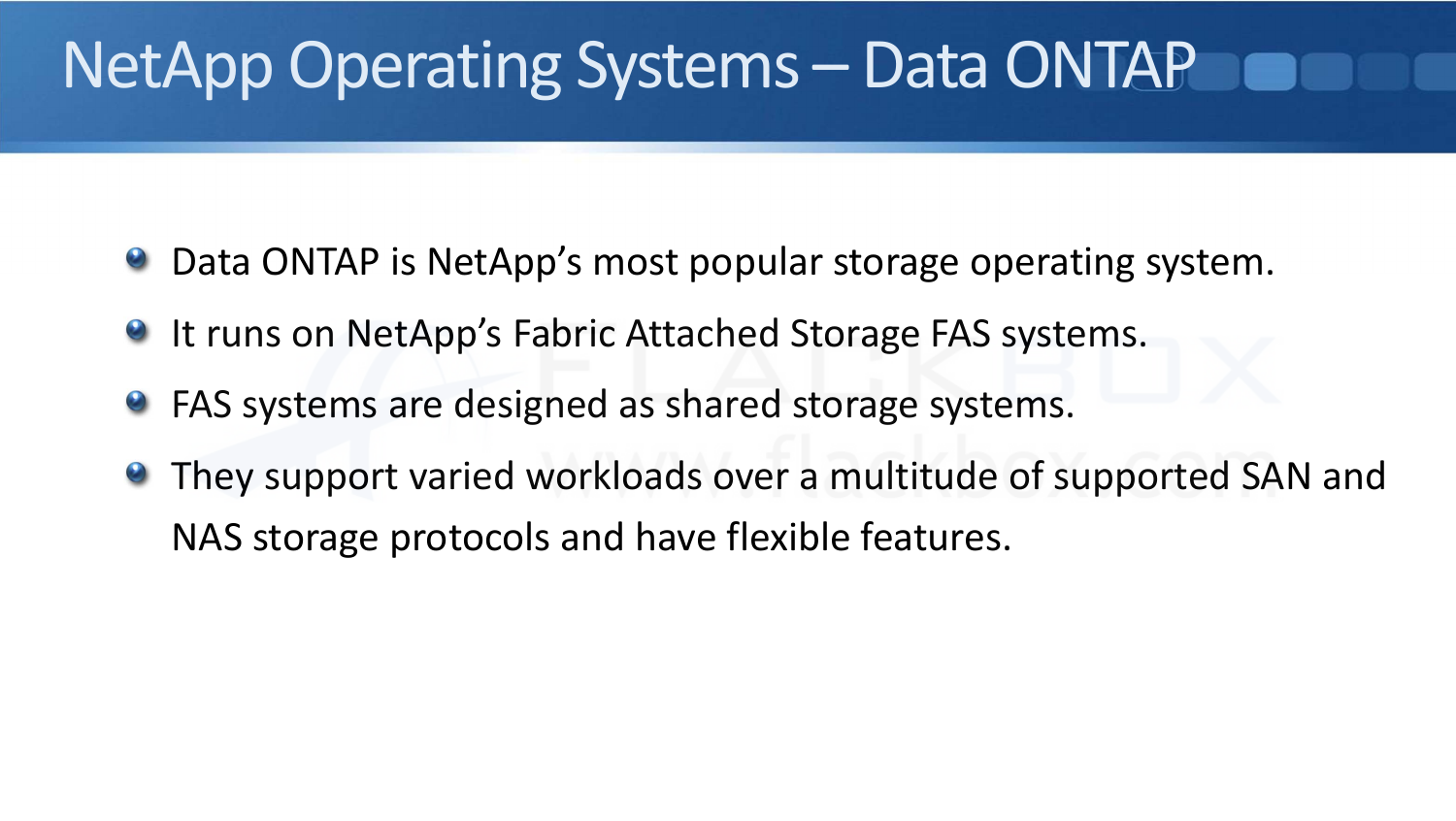# NetApp Operating Systems ‐ SANtricity

- NetApp also offer E‐Series systems which run on the SANtricity operating system.
- E-Series systems are designed to support applications that need dedicated SAN based storage, particularly where the application manages its own data.
- The E-Series systems evolved from the acquisition of Engenio in 2011.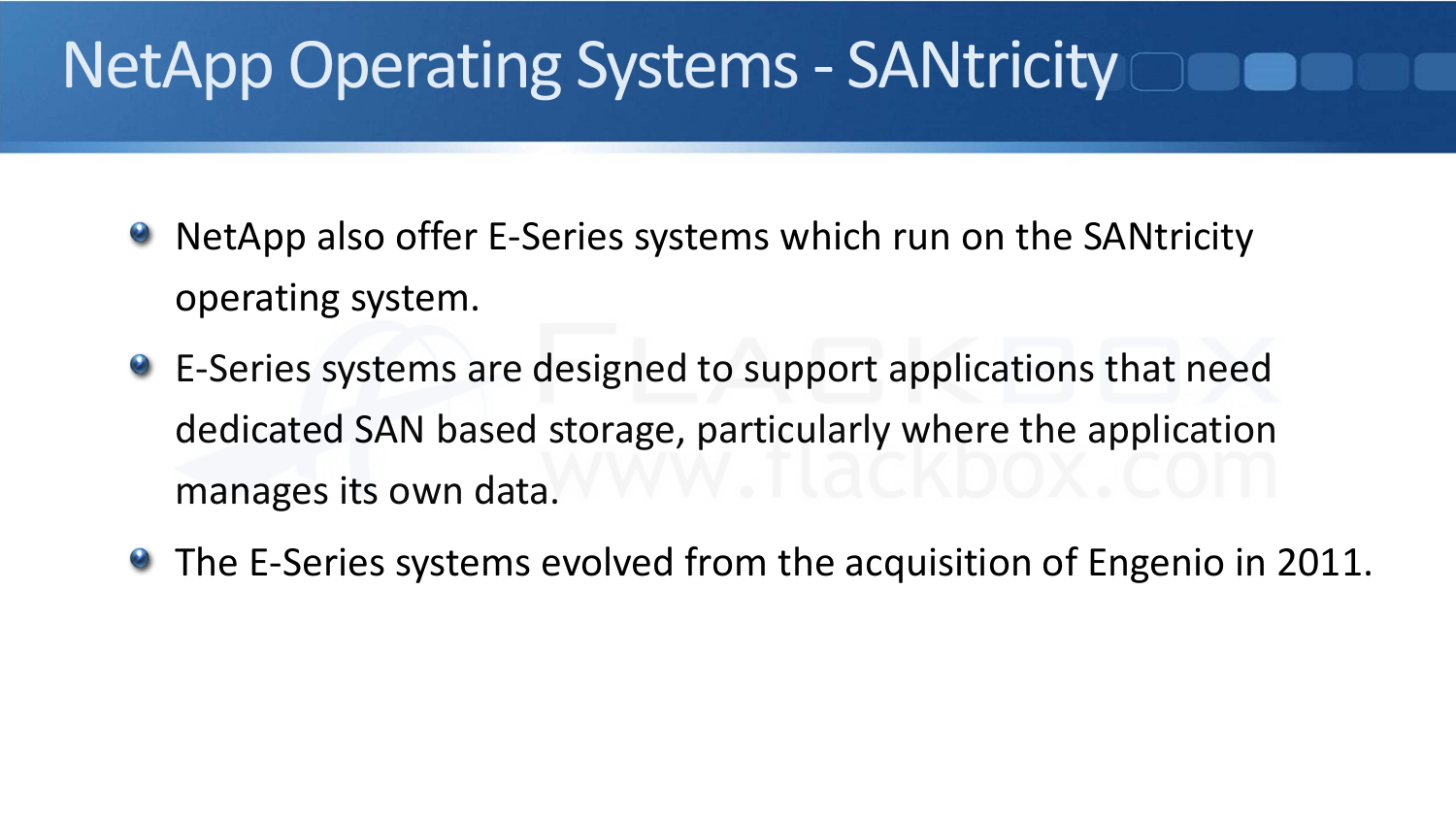### 7‐Mode vs Clustered Data ONTAP

- Data ONTAP comes in two modes: 7‐Mode and Clustered (also known as Cluster‐Mode or CDOT).
- A FAS system can run either 7-Mode or Clustered, but not both at the same time.
- Both modes do exactly the same job. It is the operating system which controls everything on the storage system.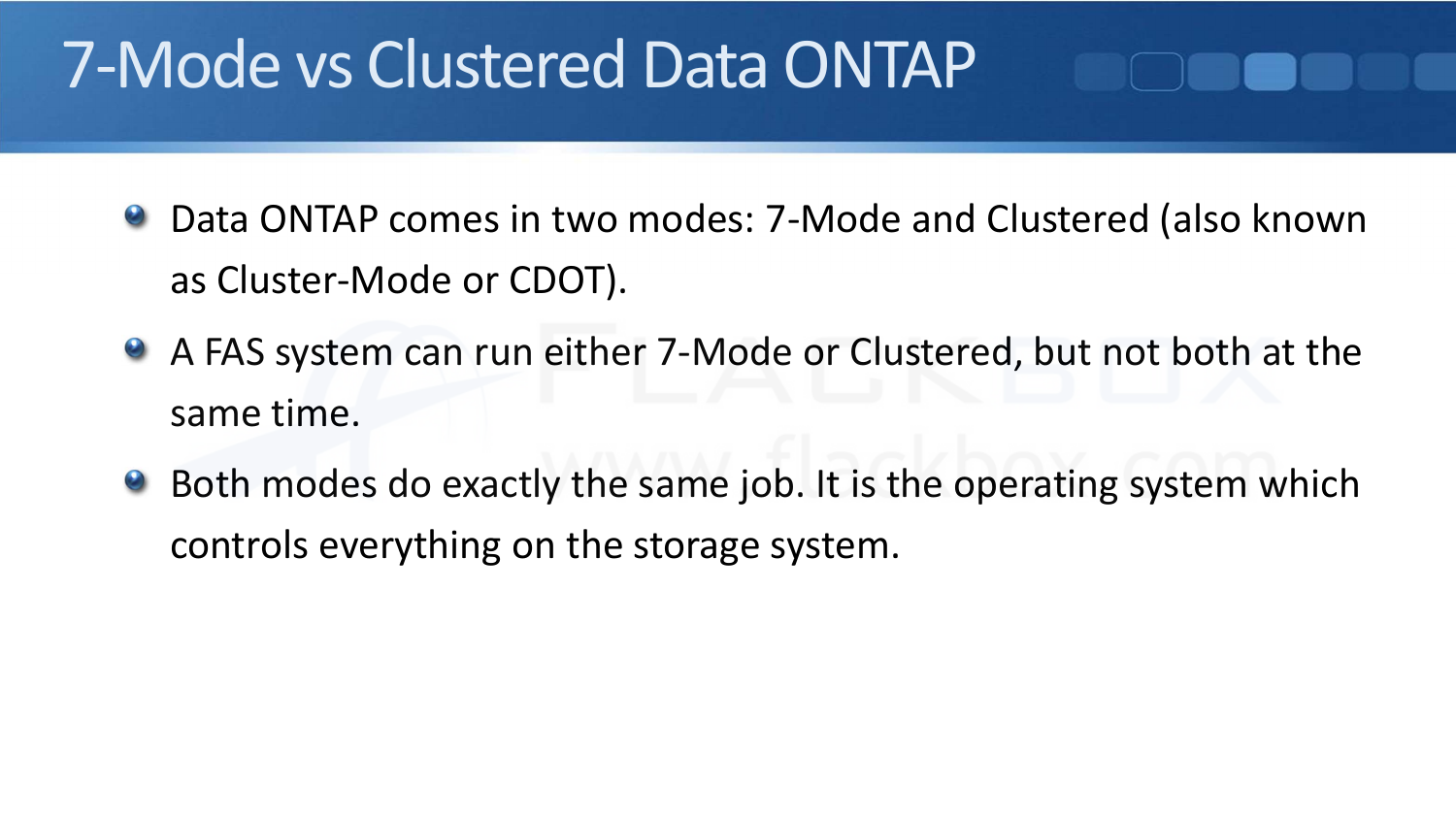### 7‐Mode vs Clustered Data ONTAP

- 7-Mode evolved from NetApp's original operating system, Data ONTAP 7G.
- **Clustered Data ONTAP evolved from the acquisition of Spinnaker** Networks in 2003 and Data ONTAP GX.
- Cluster-Mode is more scalable than 7-Mode.
- **The early software versions of Clustered Data ONTAP were limited in** features compared to 7‐Mode.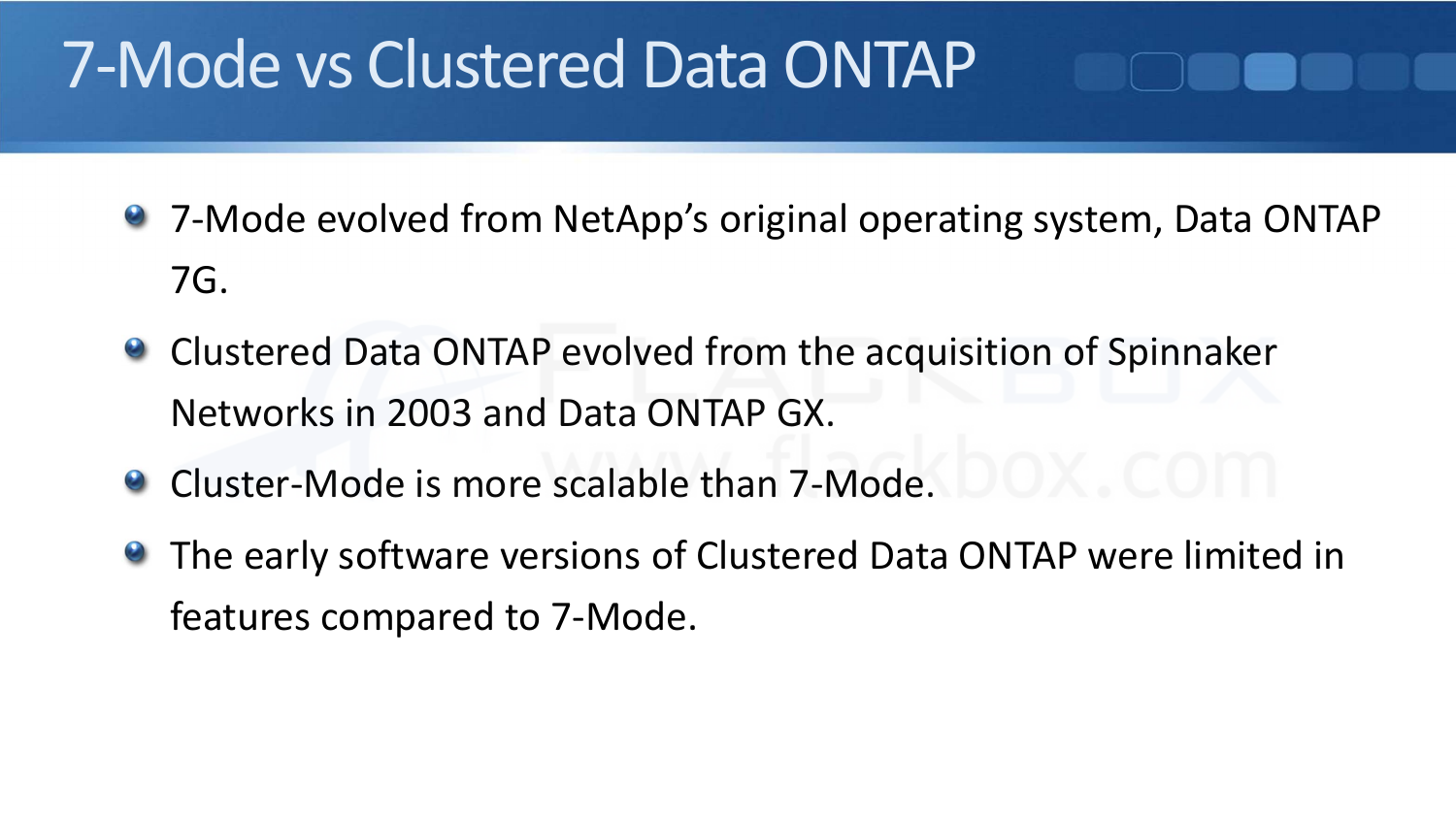## Data ONTAP moving forward

- **In versions earlier than 8.3, NetApp released Data ONTAP in both** modes and customers could choose to deploy the full feature support of 7‐Mode or the scalability of Cluster Mode.
- **NetApp worked towards achieving feature parity on Cluster Mode over** the last several software versions.
- **O** Development of new features focused on Cluster Mode.
- **•** From version 8.3 it is only available as Clustered.